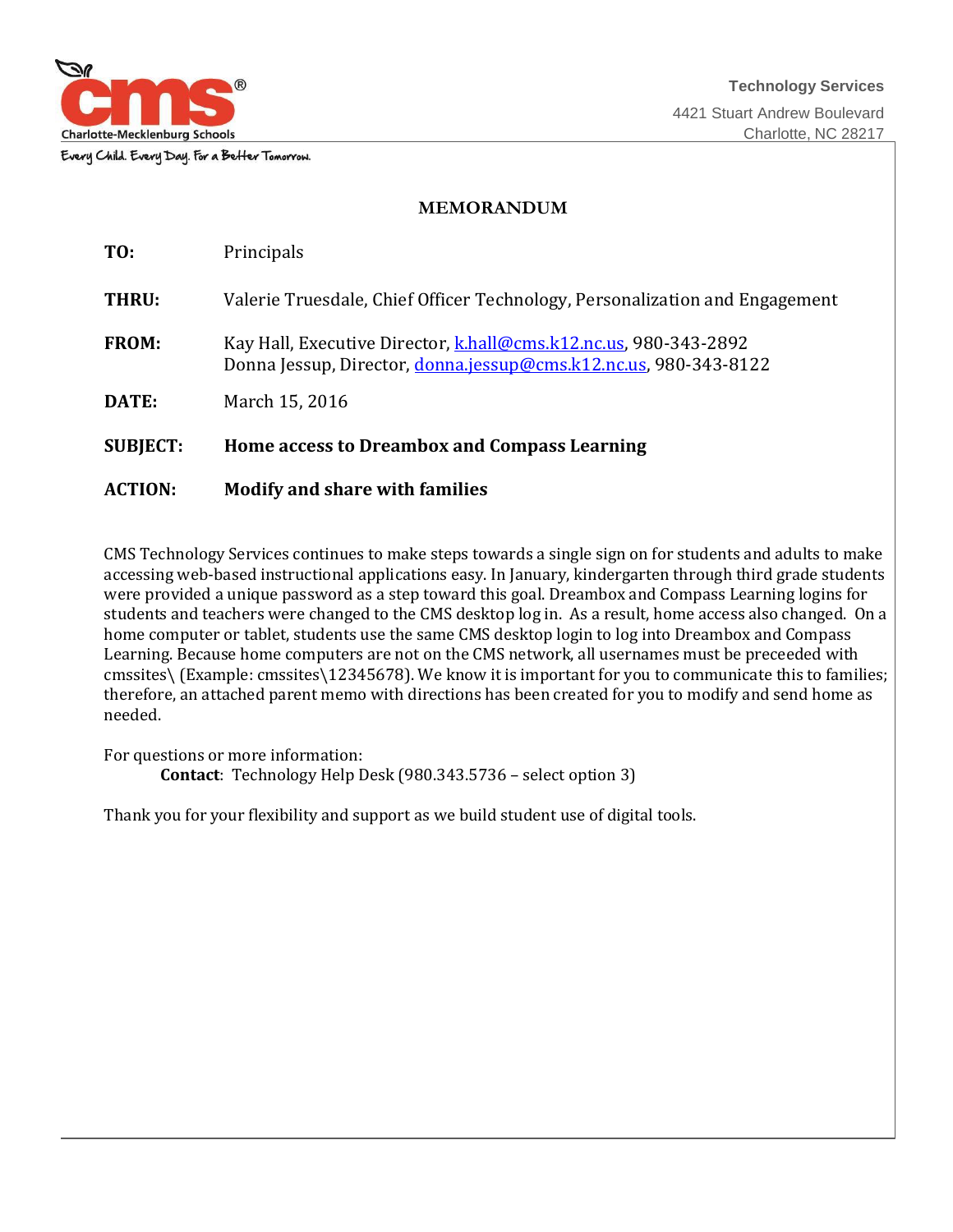# Dear Parents:

CMS provides digital tools that students can access anytime, anywhere on a device with Internet access. Each application can require a student to know a different username and password. This

can be confusing and challenging for any child. A single sign on allows the user to use many different applications with one log in. To support this effort, passwords have been created for Pre-K through third grade students. This will limit the number of logins your child has to remember. Students in all grades will use both a username and password to log into applications on the CMS student portal.



A quick start guide to accessing Dreambox and Compass Learning is included in this memo. A student portal resource page will be available soon on the CMS website to help answer common questions regarding access to the applications.

It is our desire to make these applications easier to access so that your student can spend more time learning anywhere, anytime.

# **From a desktop or laptop computer**

- 1. Visit the CMS Homepage from your computer's web browser (Internet Explorer, Chrome, Firefox, or Safari) www.cms.k12.nc.us
- 2. Scroll to Quick Links in the bottom left corner and select Student Portal.
- 3. Select Dreambox or Compass Learning
- 4. Log in with the following username and password credentials:

**username:** cmssites\student ID EXAMPLE: cmssites\12345678

**password:** birthdate as it is in powerschool (yyyymmdd or yymmdd)

EXAMPLE: 20100704 (PreK-3rd grade and any new student after Feb, 10)

EXAMPLE: 100604 (4th-12th grade)